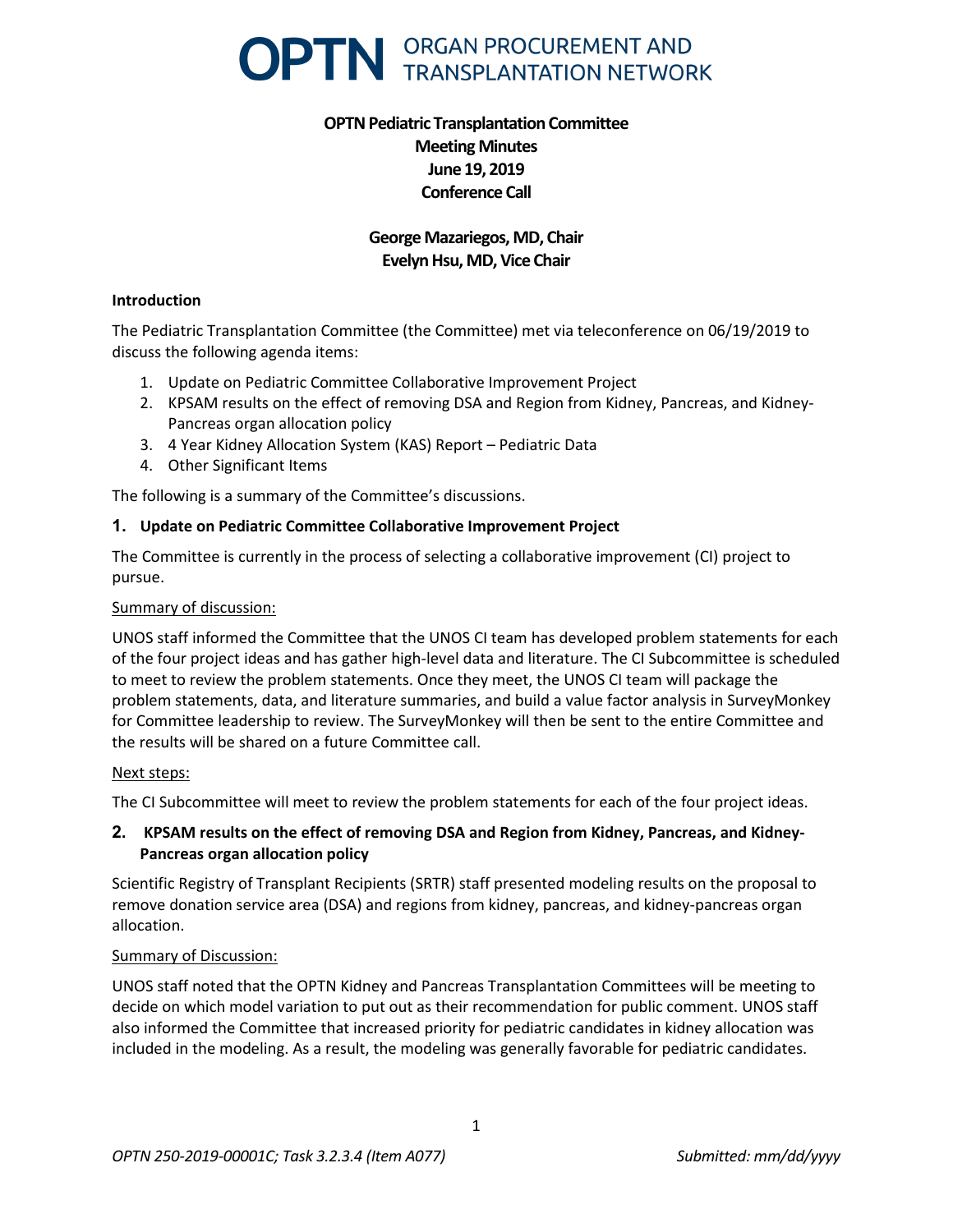SRTR staff noted that the Kidney-Pancreas Work Group (the Work Group) was formed in 2018 with the goal of removing DSAs and Regions from kidney, pancreas, and kidney-pancreas allocation. The Work Group submitted a previous modeling request to the SRTR in 2018.

The current modeling was created using the kidney-pancreas simulated allocation model (KPSAM), which uses real candidate and donor information to simulate allocation changes. The KPSAM includes some random components to account for random variation. The KPSAM uses one year's worth of data to model the new allocation rules. The KPSAM cannot predict changes in organ acceptance behavior or identify trends over time. The KPSAM is based on standard behavior and assumes organs are discarded after a fixed number of declined offers. The KPSAM also cannot assign statistical significance to any effects. Based on these limitation, the KPSAM is a good tool to estimate relative magnitude/direction of possible effects of a policy change.

Eleven different allocation scenarios were modelled. A number of the models included proximity points, which give additional priority to candidates closer to the donor. Two of the models included step-wise proximity points, which give similar priority to candidates within a small circle around the donor before having proximity points assigned linearly.

SRTR staff then presented data on total transplant counts. The total number of transplants varied by less than 200 transplants across all the models. The number of kidney-pancreas transplants tended to increase relative to kidney-alone transplants with broader sharing. Pancreas-alone candidates tended to decrease with broader sharing. SRTR staff presented data on kidney-alone transplants.

Travel distance was modeled to be greater in the larger circles. Proximity points within the circles tended to reduce travel distance.

The median and average time on dialysis at transplant tended to increase with broader sharing.

Kidney transplant rates for pediatric candidates increased under broader sharing. Kidney-pancreas transplant rates increased globally under broader sharing, while pancreas-alone transplant rates decreased globally under broader sharing.

A Committee member stated that pediatric candidates were broken down into three age groups within the modeling (ages 0-6, 6-11, and 11-18) for transplant rate, transplant count, transplant percentage, post-transplant morality, and post-transplant graft failure. Transplant rates, transplant counts, and transplant percentages increased across all age groups in the modeling. The Committee member noted that post-transplant graft failure increased for teenagers in all of the models except one. The Committee member also noted that post-transplant mortality seemed to increase in some of the models. The Committee member then noted that it will be important to know whether the improved outcomes for the pediatric population are due to broader sharing or increased priority. UNOS staff stated that this would be discussed during the upcoming Kidney Committee meeting

SRTR staff then noted that they re-ran the first modeling request using the donor-only acceptance model, which included a baseline run where pediatrics did not have any additional priority. The SRTR agreed to compare the two baseline runs during the Kidney Committee meeting, but noted that it is likely that broader sharing improved pediatric outcomes.

A Committee member stated that it is notable that the kidney-pancreas transplant rates increased, because these candidates often compete for transplants with pediatric candidates. Another Committee member asked if the modeling could be broken down by region. SRTR staff stated that some of the modeling is broken down by region, but is not further stratified by age.